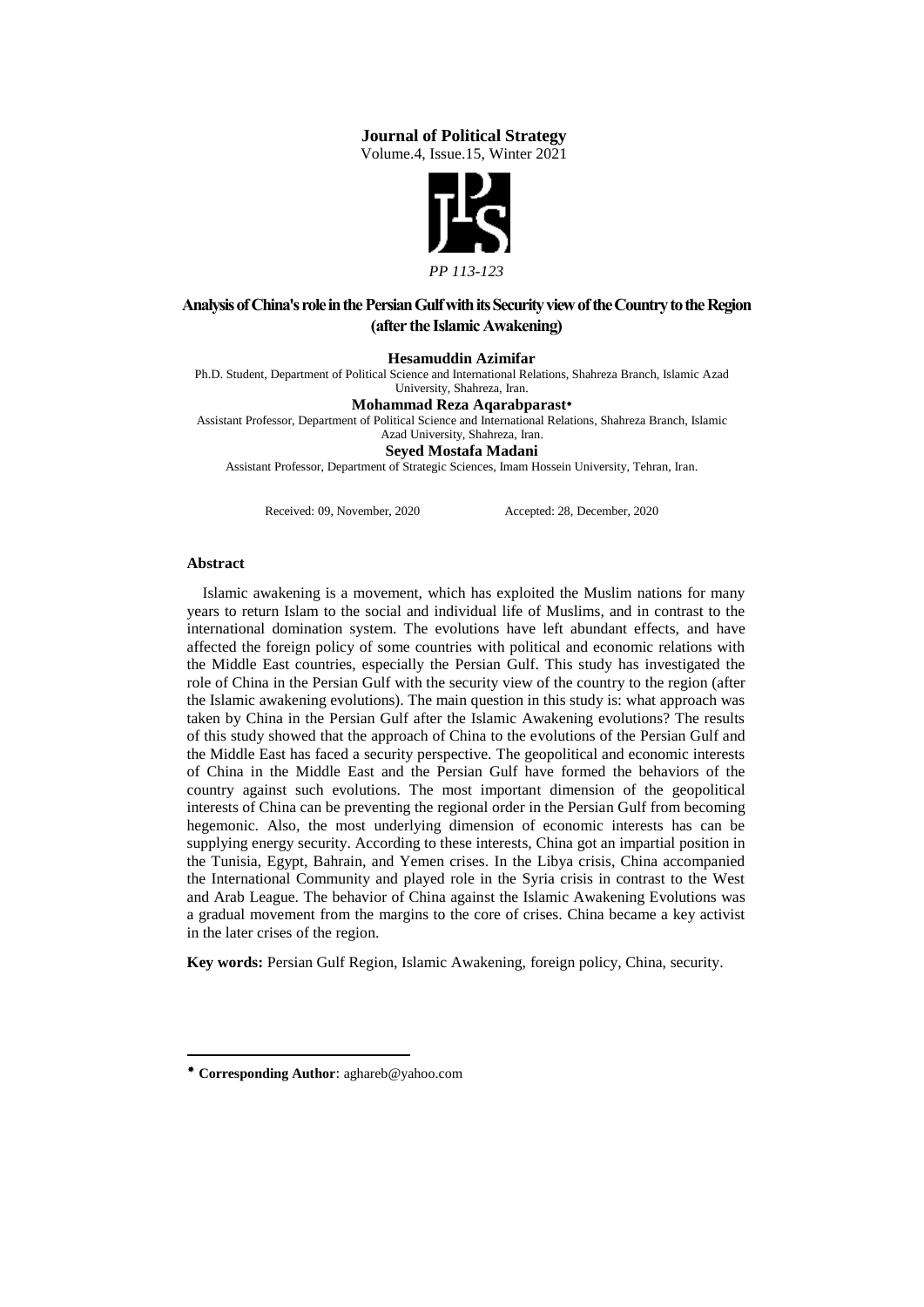### **Introduction**

 The Persian Gulf region and the presence of transregional states in this sensitive region can be very important in terms of national interests and national security. Multiple studies are needed in this field. Because of needing the oil of the Middle East, China tries to solve the crises as a mediating member and tries to take a process in line with evolutions. As the interests of China are depended on the peace and security of the Middle East, the country tries to end the evolutions with the least stress.

### **Literature**

 Many studies and books have been published on the aspects and dimensions of the evolutions of West Asia and the role of regional and transregional states in this region. Here, the most important relevant works are presented.

 (Camp, 2004: 23), conducted a study under the title of "Strategic Geography of the Middle East". This study showed that the collapse of several Arabic states in 2011 and continuity of protests in Syria and Yemen, and probability of extension to several other states led to the destruction of boundaries of power and identity in the Middle East.

 (Saharkhiz, 2009: 4) conducted a study under the title of "Economic Relations between China and the Persian Gulf Countries". The role of national security is vital in targeting China's foreign policy. China has been changed into a conservative activist in line with the current international discipline from the revolutionary and evolution-seeking force in this framework. Although China disagrees unilateralism of America, it never accepts to pay heavy costs to control that.

 (Naeini, 2019: 105), conducted a study under the title of "The Concept and Dimensions of Soft Threat in Security Studies". The study showed that China has been changed into an important activist over the years in international affairs. The results showed that China tries to use its progressing, effective, and strong diplomacy to achieve its goals.

### **Methodology**

 In terms of purpose, this study is applied research, which has used the qualitative method. In this study, analysis and descriptions have also been presented. Hence, this is a descriptive-analytical study in terms of procedure. Data collection was done using library studies, documents, books, articles, and journals, websites, and searching in internet networks and databases, quarterly, and specialized magazines.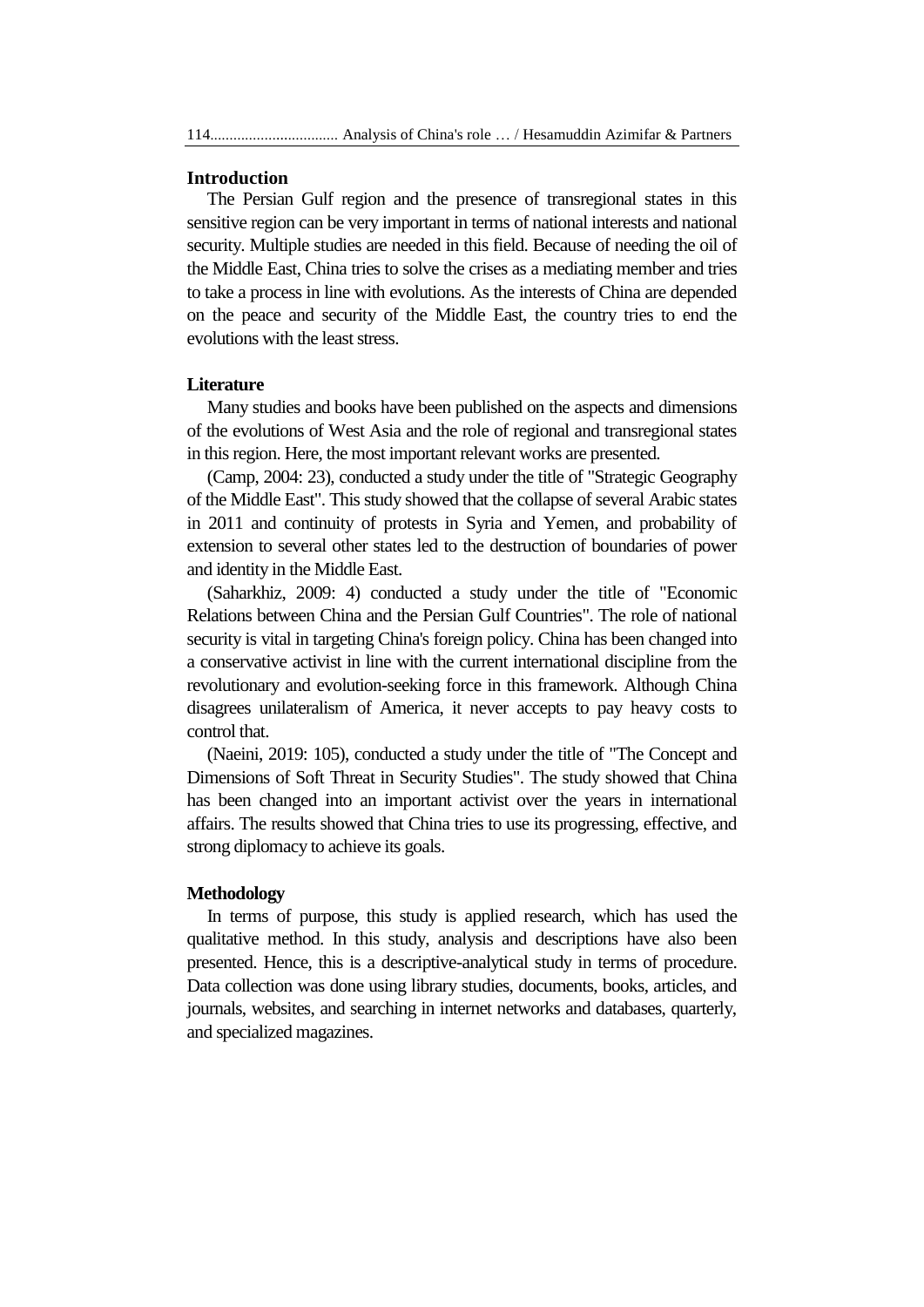### **Theoretical framework**

## **The strategies of foreign policy and behavioral patterns**

 Analysis of the dominant nature of the relations of countries is dependent on recognition of macro policy-making strategies, and their impact on the operational environment. The strategies of the foreign policy of a country are affected by domestic and transnational conditions by accepting the direct relation of the domestic and foreign policy of the states. However, the domestic domain is the source of expectations, needs, and source of foreign policy and strategy determination. The international domain or the transnational environment of states is the environment of limitations of implementing foreign policy. Depended on the mobilization of power authorities and the ability of unification, such foreign restriction can be changed into the actual facility to determine the goals inserted in foreign policy strategies, and pave the way for cooperation or conflict under such conditions.

 The anarchic nature of the international system exposes the states to conditions to be responsible against the preservation of security and survival in practice. Neorealists believe that anarchism can result in conflicts in two ways: first, it permits the states to begin conflict under conditions of lack of authority; the second way is the security puzzle. In this way, the states think that they need to empower the foundation of their power under anarchic conditions. Such an effort to gain power would be evaluated in a pessimistic way by other states. Hence, they take the same measure in a reciprocal action, and the conflicts are intensified ultimately.

 The impact of domestic and foreign conditions on behavioral patterns can form the relations of countries in such a balanced way so that the relations would not be just based on the cooperation of conflict. According to such determinant approach of conflict and cooperation in the foreign policy, it could be mentioned that can form the behavioral patterns of a state in the lean cooperative or conflicting frames as the attitude of the governments to the foreign domain. The synchronicity of the two processes creates the conditions of changing the relationship pattern continuously. Also, it should be noted that cooperation and conflict are lean frames of relations, and different competitive forms may exist between them (Pirsalami, 2015: 92).

### **National power and foreign policy**

 The scholars of international relations believe that the foreign policy of every country is directly correlated to the elements of the national power of that state. To appoint the national power of a country, two groups of factors should be separated: almost stable factors, and those factors, which are always changing.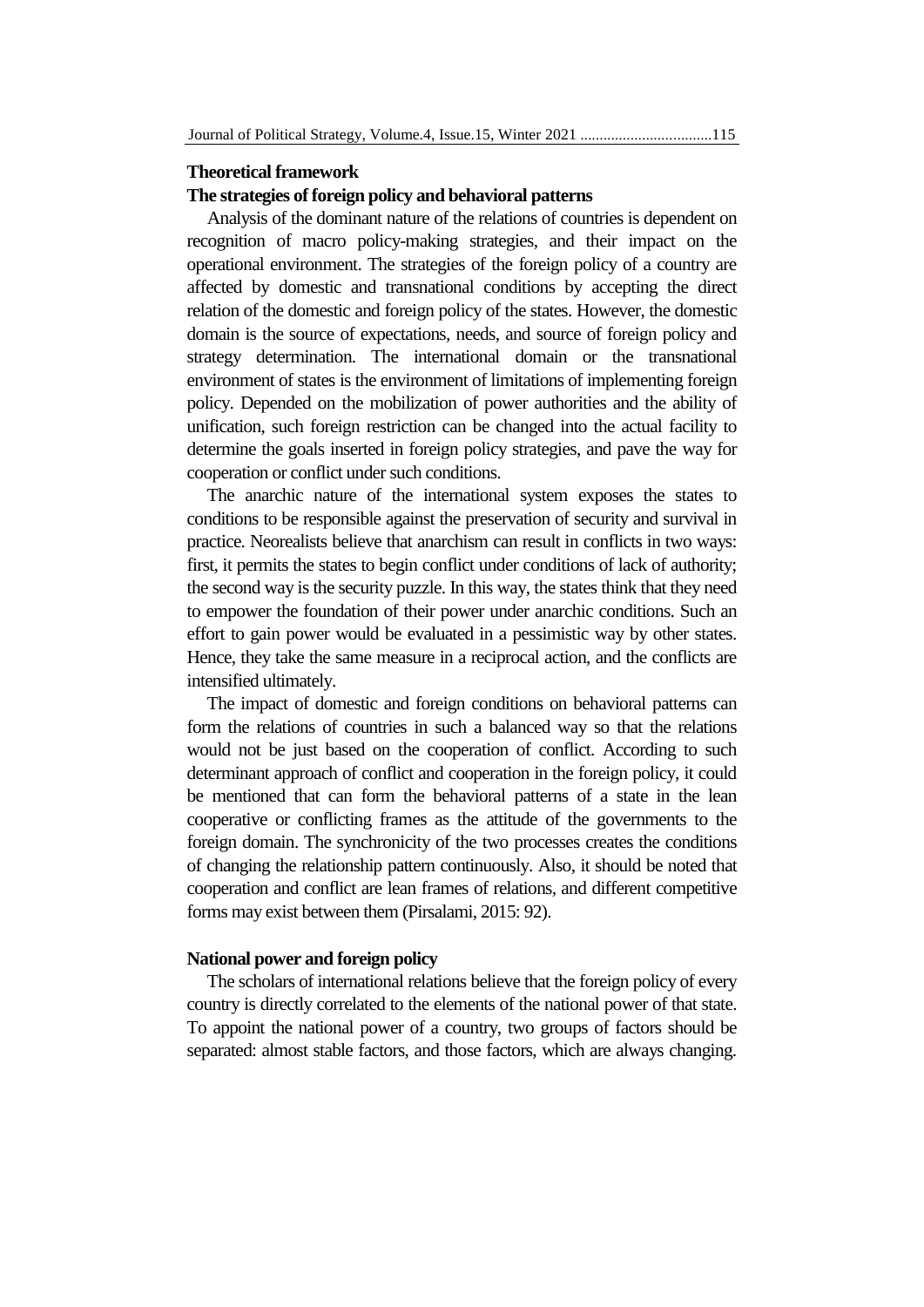Geography is the most stable factor that forms the foundation of national power (Morgenthau, 1995: 197). The most important scenes of the deigned policies and strategies include rivers, seas, oceans, hills, plains, and mountains. Natural resources are other stable factors in the field of comparing the power of nations. Food, raw materials, and national resources such as petroleum can be the manifestations of the power of a country. The industrial or technological power in the field of industry, transportation, communications, or agriculture can show the power of a state. Military readiness is in direct correlation with the power of a state. One can refer to the military technology, leadership, quality, and quantity of armed forces as the subsets of military readiness. The population of a country can be also a symbol of national power, although this is not permanent. The distribution of population and the growth of that may be more important than the population. Among the qualitative factors of national power, one can refer to national nature, national spirits, quality of the government and the society, and the quality of diplomacy. It could be mentioned that diplomacy is the thoughtful brain of national power. Similarly, its soul is the national soul. By mitigating its view power, its arbitration power would be disrupted, and its intention would be weakened. All bonuses caused by geographical position, self-sufficiency in foods, industrial manufacturing, military readiness, number, and demographic features can't be usable for the nation in the long term (Maleki, 2013: 58).

### **National power**

### **The evolutions of the Middle East**

 The Middle East has been the focal point of the world and maybe the most sensitive region of the world in terms of strategic, economic, political, and cultural affairs since the mid- $20<sup>th</sup>$ . The region includes the largest petroleum sources and has been the place for the long-term disputes of Arabs and Israel (Kuangyi, 2017: 14). From the beginning of the recent evolutions in the region, especially the first wave of the collapse of reactionary Arab government structures, and some others' preemptive reforms, two approaches were provided on the nature of these events among the political analysts and actors.

 The first approach analyzes the evolutions as a popular uprising to gain natural human rights, to return to divine nature, preserve human dignity, and obtain the right to self-determination and social freedom. After some evolutions and distortion of traditional structures of the region and the possibility of change in social-historical relations imposed on the society, the hidden force (with the orientation of young generation of the societies) was activated and took measure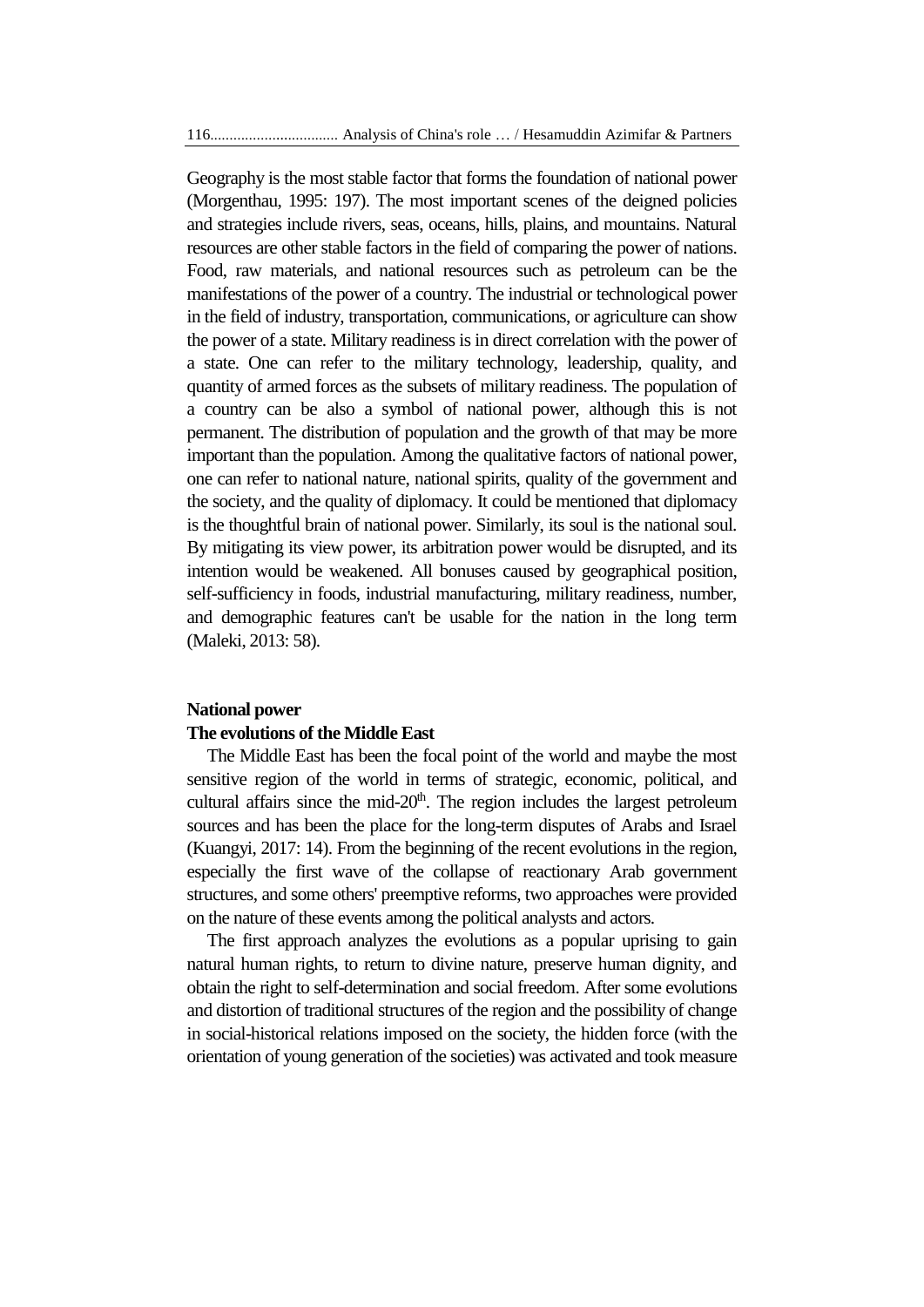to gain more freedoms and to achieve social expectations. Accordingly, the group of analysts named the regional events under titles such as "Islamic and Human Awakening" based on the awakening of natural desires of free people, and Islamic slogans in the movements. However, there were also secular and non-ideological titles such as "Western Spring" (the interpretation used by westerns). The name was created in line with neutralization and inattentiveness to the belief of revolutionary stream, or the names based on pure emotions such as "Second Islamic Revolution".

 The second approach was used to analyze the events from another point of view and believed in the hidden presence of superpowers and the transregional powers to manage the sharp wave of evolutions. Also, this approach believed that the evolutions used to be managed after the formation of "blind uprising" waves and conducting it for purpose of early discharge of the hidden forces at the regional level to prevent more dangerous evolutions, and more fundamental damages to the interests of these powers in the region. The approach confirms that the evolutions are western, American, or Zionist conspiracy. Accordingly, despite the approach of companionship and support of evolutions, the second approach believes in the prevention and lack of companionship with the process of regional evolutions at least. Regardless of any definite opinion on the accuracy of both approaches, one can analyze the field events caused by the "uprising of regional people to change the structures" as the only definition for the slogan "the people want to bring down the regime" in all countries. Regardless of the differences of cultural and social structures of each state, and the role and impact of foreign powers (regional and transregional), and based on a fundamental component of such uprising as popular movements; people can undoubtedly be the main actors of the scene. In general, three major streams can take part among people in these countries far from the different strengths and weaknesses of each stream. The first stream is the secular and pro-western and pro-democracy stream that brings the slogan of freedom to change the traditional social structure combined from educated and technocrat classes, and the new class of the societies. The second stream is formed of traditional Islamist range and extremist streams with regional and transregional Salafi and Wahabi orientations.

 The second approach is the Islamist moderate stream, which tries to create a moderate and local way and make structure based on natural requirements of these societies for development in contrast to western modernization and Islamic fanaticism streams (Noruzi, 2013: 216).

 The fields, factors, motivations, goals, and future of public movements in the Arab world can be analyzed from various perspectives such as belief and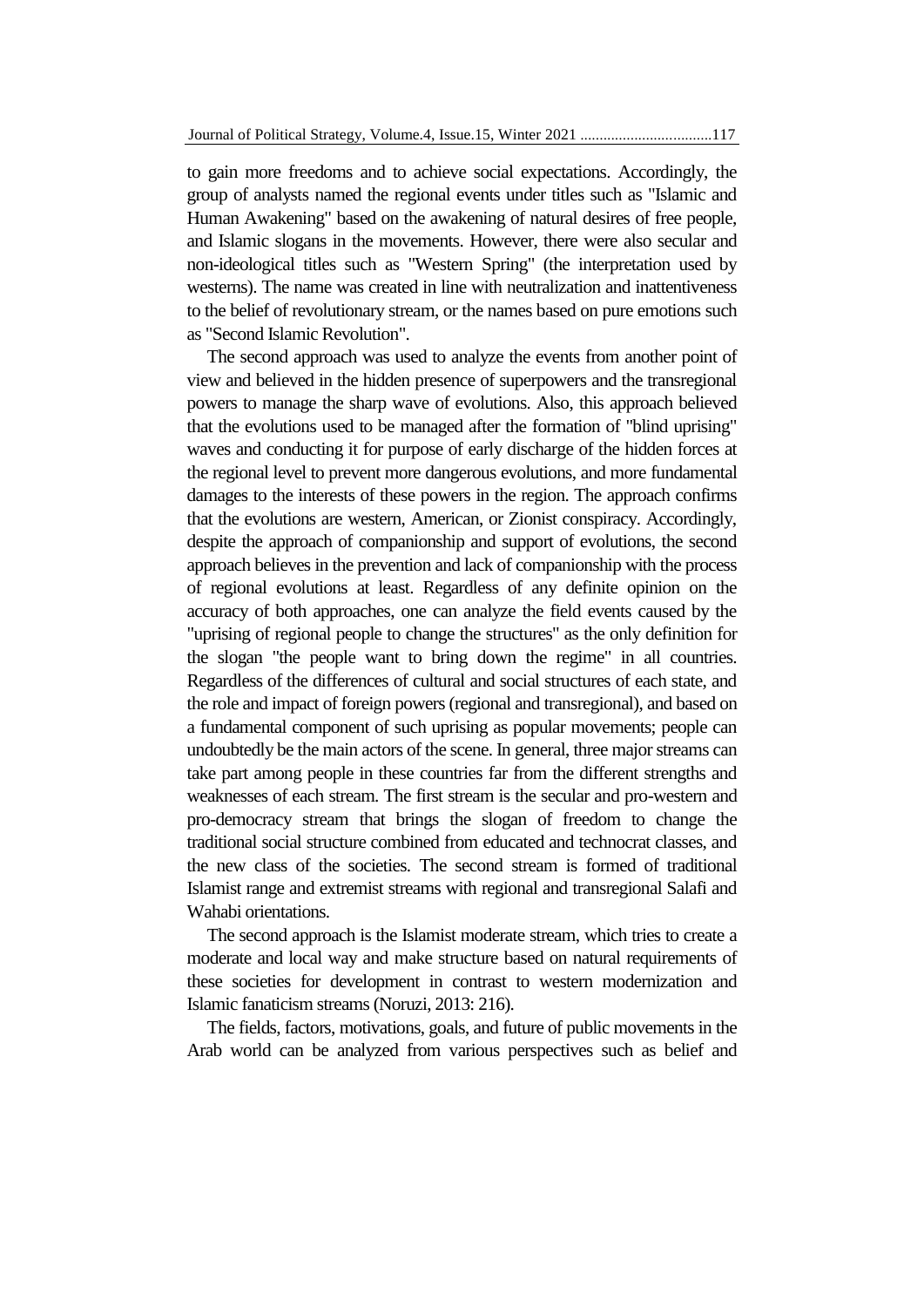Quran, history, sociology, politics, cultural, social, and economic points of view. This is because; a good pattern is needed for the expanded social phenomenon so that they can be recognized based on the realities (Ebrahimi, 2011: 67).

 Because of cultural background, taking benefit of important territories and economic resources, the Arabic nations tend to obtain advancements in domestic and foreign domains. However, the governors have conducted the state towards militarism with domestic orientation and suppression of the opponents, and have expanded the weapon depots. This is because; they have not recognized the civil and political freedoms by prevention of public participation in decision-making processes, plundering the public wealth, social inequalities instead of relying on the nation. The Arabic governors consume billions of dollars annually for continuing their plunder instead of using the wealth for comprehensive advancements (Khorsandi, 2013: 94).

# **Analysis of the relationship of China and Arabs The China relations in the contemporary age**

 The relationship between China and Arabs has switched to a new age. On one hand, China is rapidly changing into a superpower. On the other hand, this country is showing an increasing need for energy, market, and foreign investment, which has increased the geopolitical influence of the state. Hence, the position of Arabs is redefined in the foreign policy of China in this age. Also, Arab states follow the relations with China with special preference. As a result of such change, the parties have tried to institutionalize and develop the relations. In this regard, the Arab League announced in 2004 as a result of a change in relations of power in the international scene that the league would imitate the plural diplomacy. Naturally, China could get special significance as an emerging power. The most important common innovation of them in the institutionalization of relations of parties was the formation of a China-Arab meeting. In this meeting, 22 members of the Arab League and China gathered together annually to analyze the ways of expanding and deepening the relations. The offer was presented by China in 2004, and the meeting has been held two times to the date with the agreement of the Arab League. In the first meeting, Hu Jintao, President of China, counted four main principles for the development of China-Arab relations:

- 1- Promotion of political relations based on mutual respect
- 2- Making commercial and economic relations with the aim of achievement to common development
- 3- Expansion of cultural exchanges with the aim of mutual learning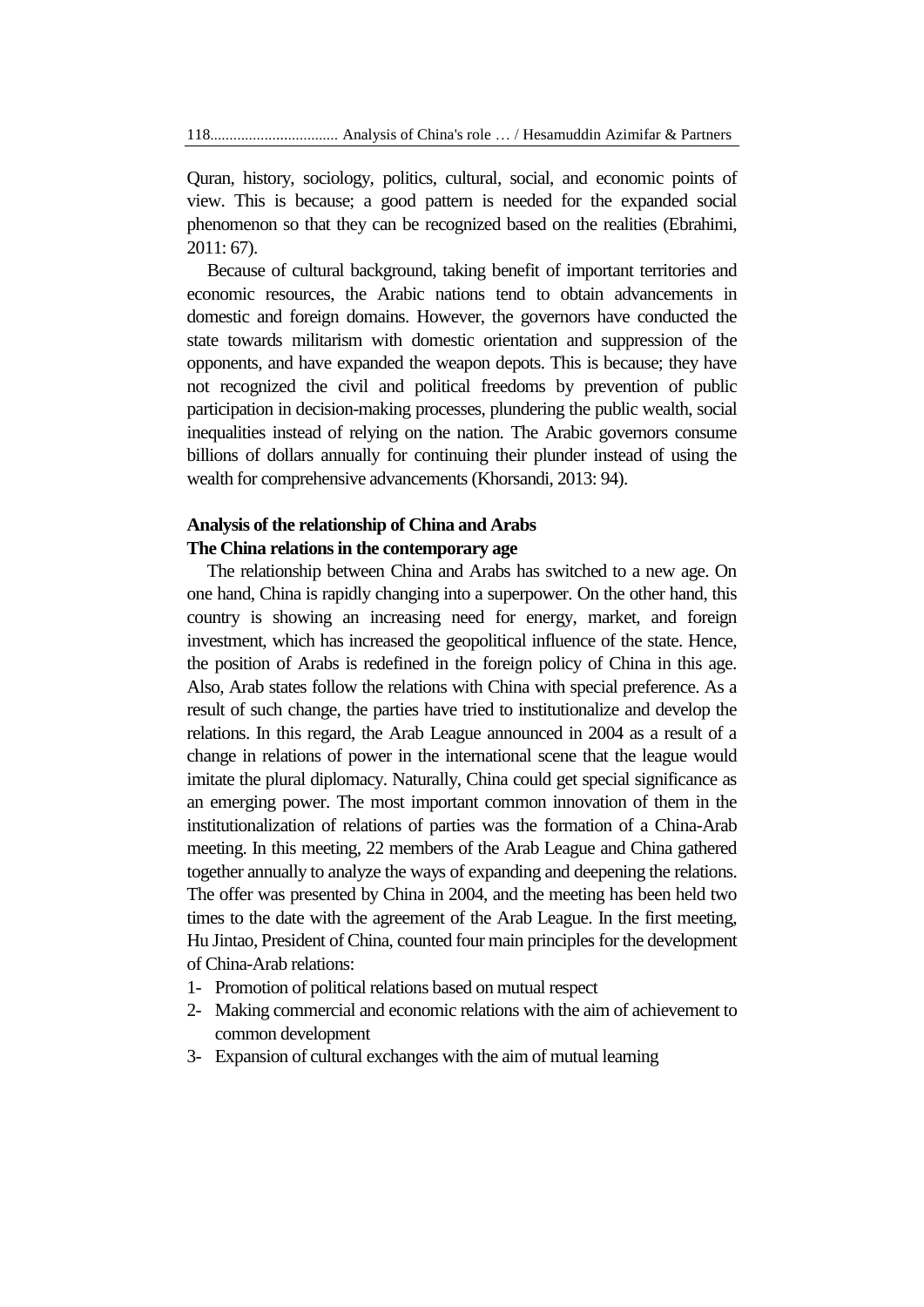4- Empowerment of cooperation in the international scene with the aim of preservation of world peace and the promotion of common development (Shabani, 2018:94).

### **Analysis of the relations of China with the Middle East and the Persian Gulf**

 The Middle East, especially the Persian Gulf, is very important in terms of China's foreign policy. The collapse of the Soviet Union in the imposed war of Iran against Iran could pave the way for the presence of China in this region. Currently, China has made a relationship with major states in the Persian Gulf. Also, to have stable relations with Egypt and Turkey in that side of the Middle East, China has made close and comprehensive political, economic, military, and international relations with Israel Regime. China's policy in this region is the result of the outcomes of the leaders of the state from the main element of the Pecan-Washington relations, the evolutions of the Middle East, and domestic evolutions of China. However, the sensitivity and worry of Pecan's leaders about Islam in the center of the Middle East in the Islamic World should not be neglected. The Chinese government pays specific attention to Islamic World according to the minority of Muslims of China and the independence tendencies of Xinjiang Uyghur. It could be observed that China is never happy with the advent of Islam power and integration and the advent of a new pole under the title of Islam; although the state tries to become close to the Islamic states and take benefit of their friendship. Historically, there is no stable relationship between China and the majority of Persian Gulf governments. However, the underlying approach is that the policy of China in the region is not in opposition to the strategy of America due to the role and position of the United States in the Persian Gulf. The relationship of China with all Arabic states of the Persian Gulf has had a growing process over the past ten years. Currently, Saudi Arabia and the United Arab Emirates are the greatest commercial partners of China in the Persian Gulf. China tends to make a kind of interaction at least through using the strategy of power in low degree in the Persian Gulf. In general, China has common opinions with America on guaranteeing the oil stream from the Persian Gulf. As the foreign policy of China has been changed from an ideologic political approach into a politicaleconomic approach over the two decades. It could be mentioned that the relation of China with the Persian Gulf is geoeconomics and not geostrategic relation at the current age. This is n line with the dominant approach in China's foreign policy, and the general process of evolutions in the world progressing toward the promotion of the position of an economy (Talebifar, 2011: 132).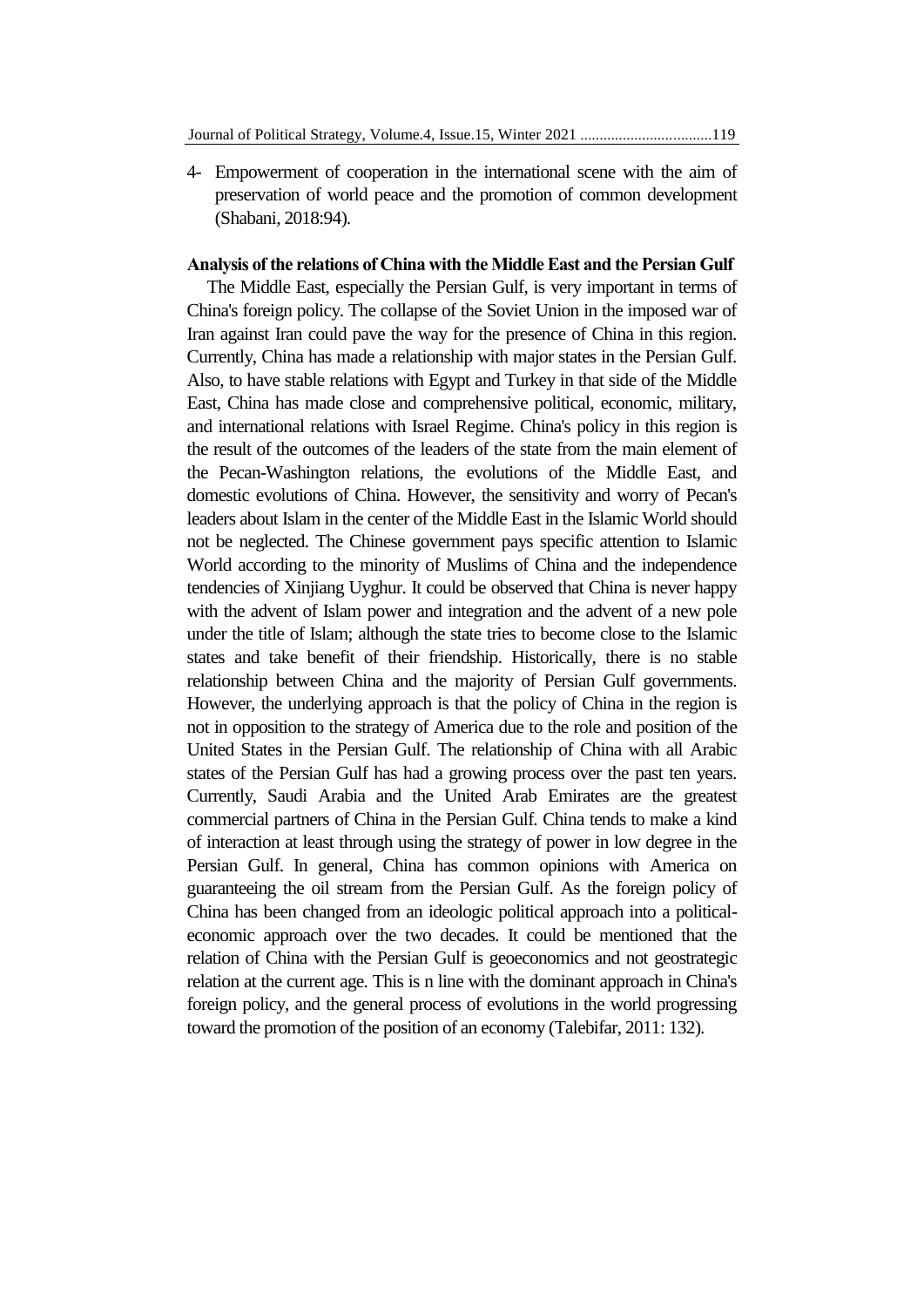## **Need of China for energy, and the issue of security in the Persian Gulf**

 China brings multiple reasons for the development of relations with the Persian Gulf states, the most important of which is oil. Currently, China has the most oil exploitation from the Persian Gulf compared to other states. In 2011, China imported more than 2.9 million barrels of crude oil from the Persian Gulf per day, which could supply about 60% of whole oil imports. In the same year, oil import from the Middle East was about 2.5 million barrels per day, which was about 26% of the whole oil imports of the state. However, it should be noted that most oil imports of the United States have been through the Red Sea and the Mediterranean Sea. However, China was highly dependent on the oil transferred from the Strategic Strait of Hormuz (Saharkhiz, 2009: 4).

 Over the decade, Saudi Arabia has been the most important oil supplier of China. The state supplied about one-fifth of the whole oil import of this country in 2012 by the import of 1.1 million barrels of crude oil per day. The officials of Arabia ensured China that the state can rely on Saudi Arabia to supply the required oil to continue economic growth. Saudis showed their intention in this field by participating in the China Fujian Province Refinery. 50% of the stock of the refinery about 240000 barrels made in Fujian belonged to China Petroleum & Chemical Corporation (Sinopec); 25% of the stock belonged to American Exxon Mobil Corporation and remained 25% belonged to Saudi Aramco, and the refinery is fed by Saudi crude oil.

 Iran was the third supplier of China's oil in the majority of the past decade; although its position was mitigated in 2012, and became the fourth oil supplier for China. This was because of the pressures caused by sanctions of the United States to decrease Iran oil exports. The United States has granted permissions to some states to import ran's oil in such a way that the states are not included in the sanctions. The United States extends the permissions every six months. However, the commitment of these states has been a reduction of oil exploitation from Iran during the extension period. Hence, the oil exploitation amount by China was decreased from 555 thousand barrels per day in 2011 to about 439 thousand barrels in 2012, and 402 thousand barrels per day in 2013. China National Oil Company has concluded several contracts to develop oil fields in Iran and Iraq. The contract for the development of Al-Ahdab, Halfaya, and Rumila fields in Iraq, and Azadegan and Yadavaran Fields in Iran are in this field. However, the China projects in Iraq have faster progress from Iran. The CNCP company of China is one of the companies with expanded influence in the oil industry of this state after the end of the war in Iraq. The project of Rumila Oil Field development, with the cooperation of CNCP and BP, is one of the most brilliant activities of China in the upstream part of the Oil industry in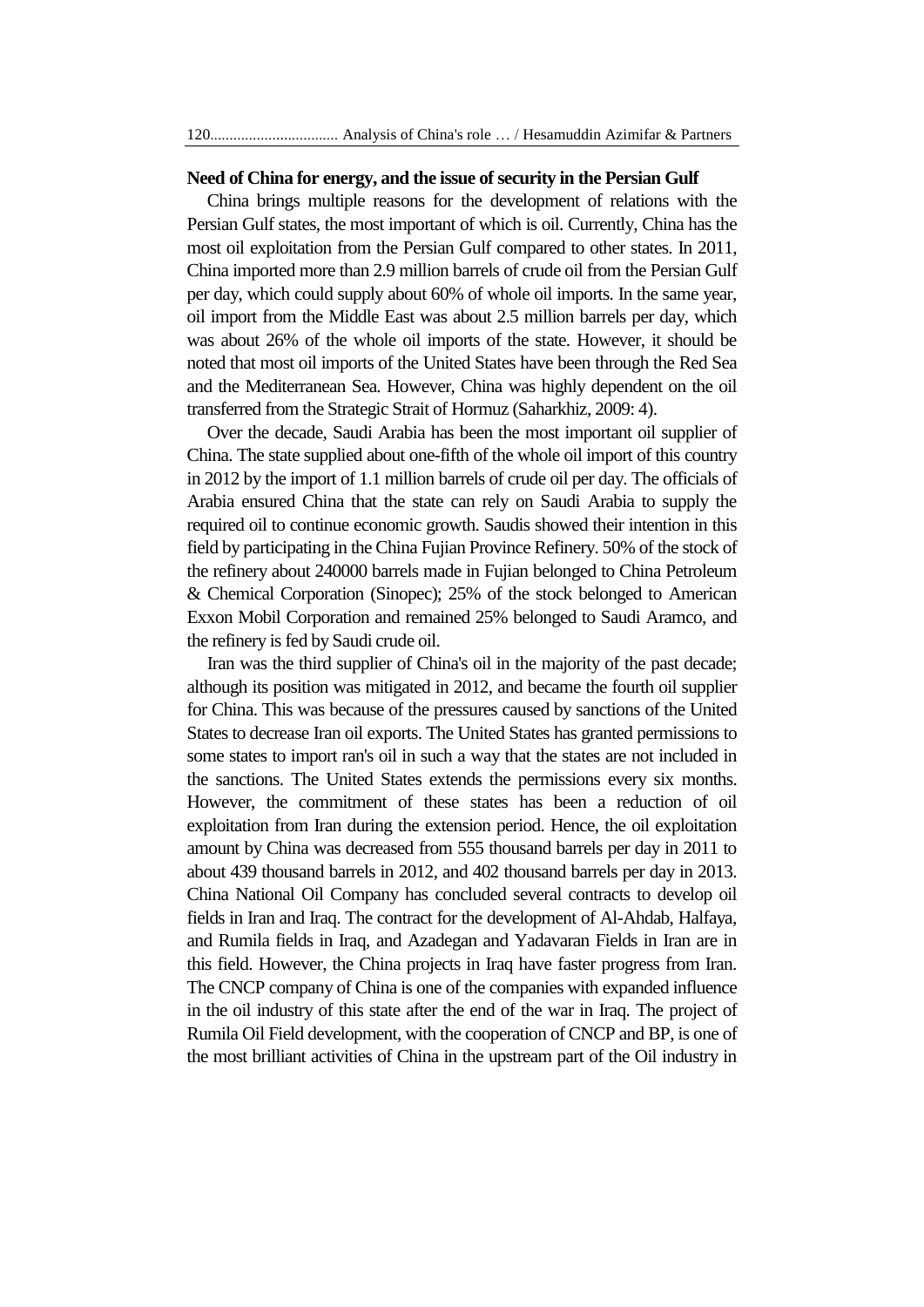the world. After a few years of deprivation of China from the presence of Iraq dictated by the US, the state began its activity in the economic scene (Namayeshi, 2007: 46).

 China's activities have been limited over the years in the field of oil in Iran, and the inactivity of China in phase 11 of South Pars caused the abandonment of CNCP from the project. The company in Azadegan Field and the Sinopec Company in Yadavarn Field have a delay in enforcing their plans, and this is because of sanctions against Iran. It seems that China tends to keep Iranian projects until the issue of Nuclear Weapon is cleared. They want neither to lose the project nor to be involved in the risk of US sanctions.

 International energy agency has predicted that the oil imports of the United States from the Middle East in the horizon of 2035 will be decreased to 100.000 barrels per day, and the whole import volume is decreased to 3% due to the increased domestic production and decreased demand for oil in America. Despite this, it is predicted that China oil imports from the Middle East reaches 6.5 million barrels in 2035, and form about 545% of whole oil imports. Decreased importance of the oil of the Persian Gulf for the United States may reduce the importance of security of the region for the country (Hassan Tash, 2013: 11). However, the region can be never unimportant and negligible for the United States. Using regional markets, international terrorism issues, and its relation to the region, and also prevention of using nonpeaceful nuclear weapons, along with controlling energy and oil flow, are other factors of the tendency of the United States to be present in this region. It could be found that the importance of the region and Hormoz Strait will be significantly increased for China. In this field, china needs to be in tight and good relations with Iran, and even to have a common effort with Iran to supply security of the region due to the military power of ran in Strategic Hormoz Strait.

 On the other hand, it should be noted that China has various measures available for long-term energy supply. Some part of the measures for the cooperation of this state with Russia has been explained in the previous study. Some other part of China measures is focused on the investment of this state in the North American energy sector. Since 2009, more than 50% of foreign investments of China in the energy sector were possessed to buying stocks and possession of the assets of energy sector companies, especially the upstream sector of the oil industry in North America. China made investment more than 8 billion dollars in this sector of the United States only in 2010. The oil managers of China have also announced their readiness for more investments. Under such conditions and due to Iran's sanctions, the tendencies of China for investment in Iran and North America, especially the United States, conflict with each other.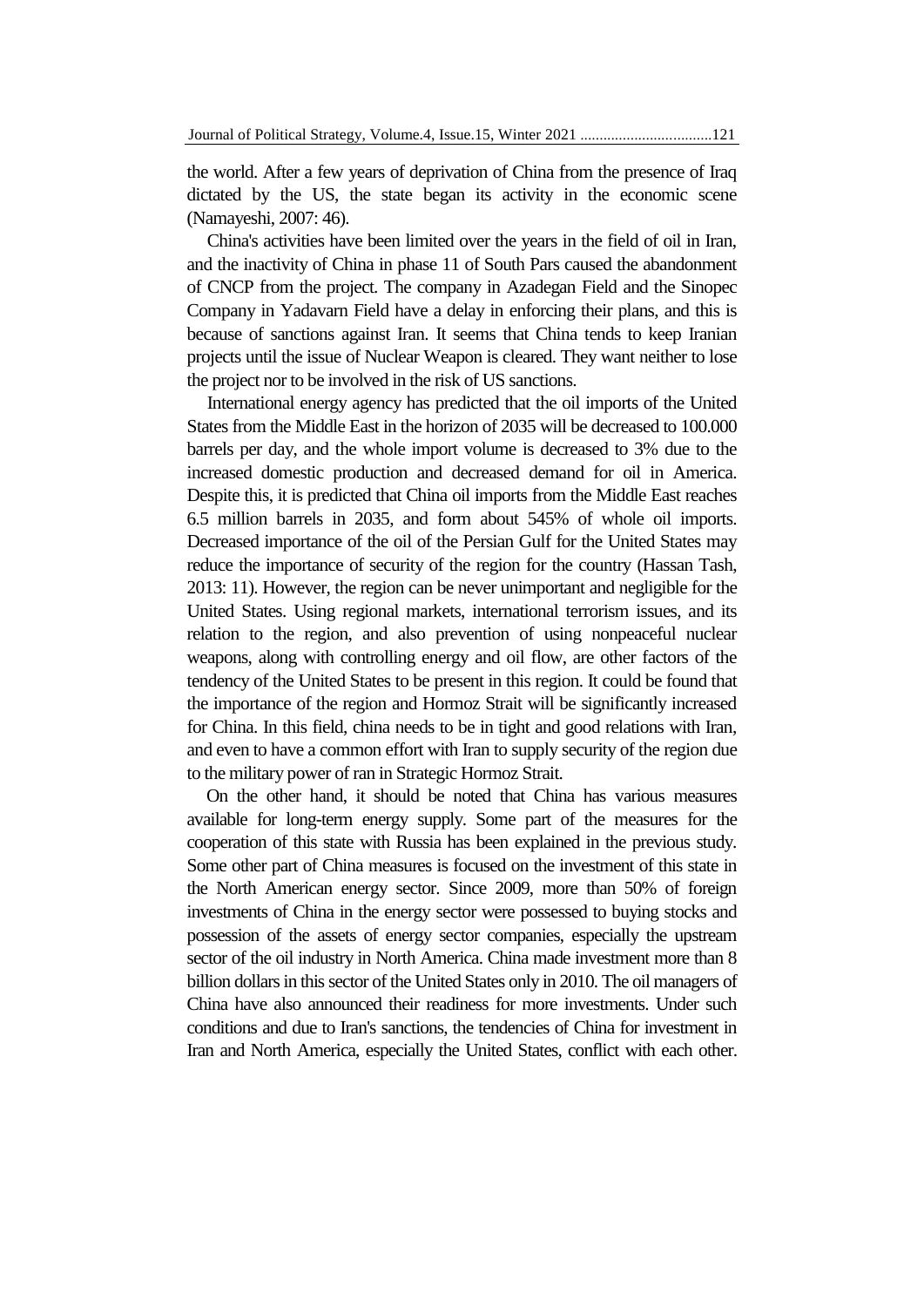Investment of some Chinese companies in Iran can prevent their investment in America. On the contrary, the investment of some other companies in the United States may restrict them to invest in Iran. However, China needs good relations with Iran in the long-term as was mentioned before this (Hassan Tash, 2013: 11).

### **Conclusion**

 As the Republic of China follows economic development policy with extraordinary speed, the need of this state for fossil fuels such as oil and gas would be increased. The main driving force of China for its activity in the Persian Gulf is energy requirements and mitigation of the role of its ideology in the world policy after the Cold war. Although China had ideologic look at regional issues during the Cold War, national interests and functionalism played a key role in the foreign policy of this state after Cold War. This role has affected the security balance of regional actors. Since the early 1990s, China lost its self-sufficiency on energy, and become dependent on oil imports. The strategic issues have affected the attitude of China toward the region, competition, and cooperation with America, and closeness to big energy actors in the region such as Saudi Arabia (as the ally of America) and Iran (as the opponent of America). Hence, the stability of the region has been increased for China for this reason. Now, China is progressing the reforms and open doors, and the international transactions of this state have been extended every day. Finally, the function of China in the evolutions of the Middle East and the Persian Gulf has added a new variable to the variables causing the events of the region. Inattentiveness to the variable in the near past was not an important shortcoming for the analysis of regional events. However, no exact analysis of evolutions of this region can be provided without considering China's Middle East role policy under the current situations.